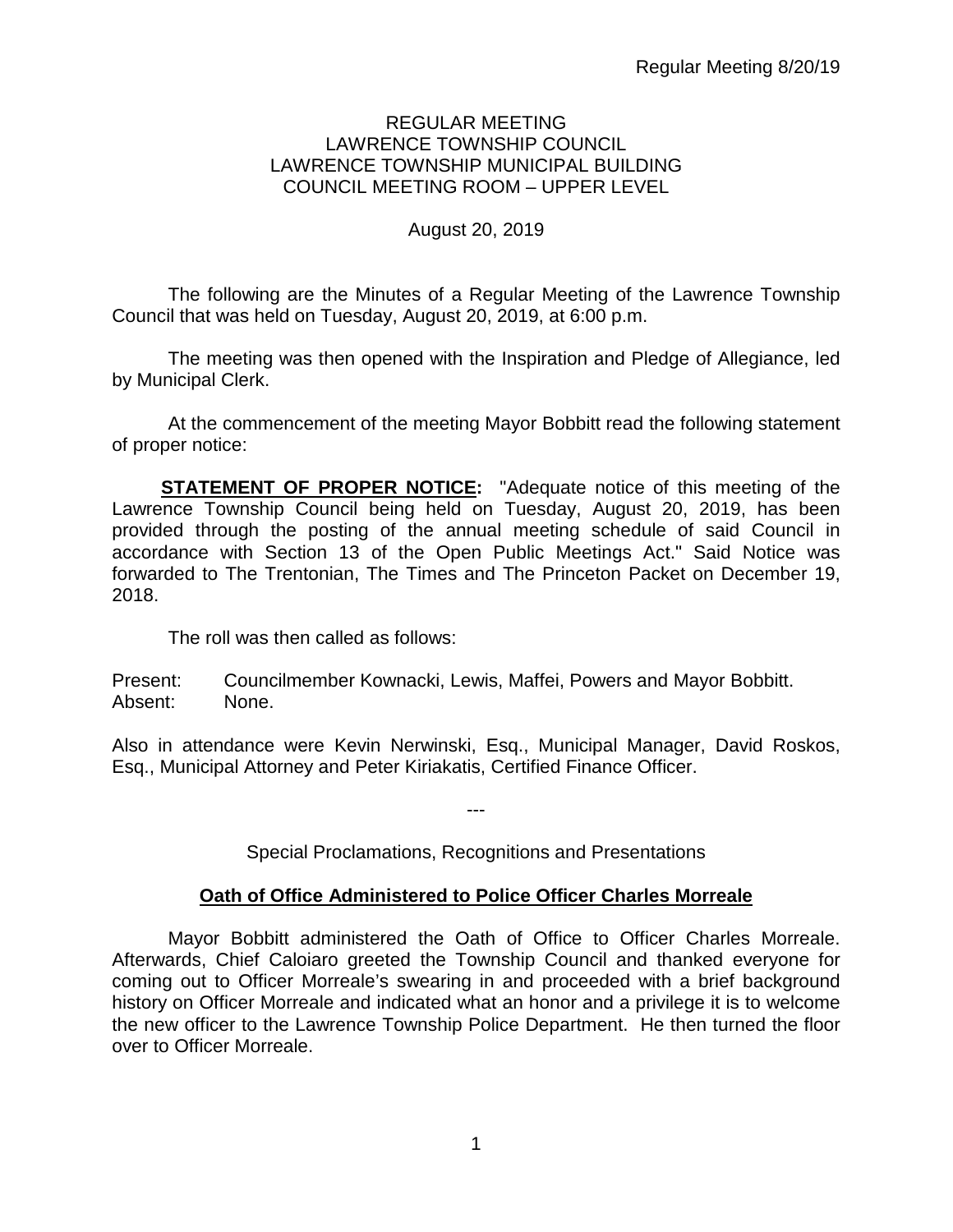Officer Morreale thanked everyone for coming out this evening. He further thanked Kevin Nerwinski, Township Manager, Mayor Bobbitt and the Township Council, Police Chief Brian Caloiaro and the entire command staff for the amazing opportunity, and indicated he is looking forward to making them all proud and serving the citizens of Lawrence as well. Officer Morreale also thanked his family for all of their love, help and support throughout the whole proces which did not go unnoticed. In closing, Officer Morreale thanked his FCO, his crew and all of Lawrence Township's finest for their welcoming support and stated there is so much to learn and he is lucky to have the opportunity to learn with such great officers and continued to discuss his ultimate goal of becoming a police officer in the town in which grew up and being fortunate enough to say that he achieved that goal and he has enjoyed being a member of such a great community and is now looking forward to the opportunity to serve and protect his community as a Lawrence Township Police Officer.

# **Presentation and Review of Newly Enacted Brush Collection Regulations Gregory Whitehead, Director of Public Works**

 $\sim\sim\sim$ 

Mr. Whitehead greeted everyone and thanked the Mayor, Council and Municipal Manager for giving him an opportunity to speak again regarding the issues the Public Works Department was having with the Municipal Brush Collection Program and the new Brush Collection Regulations which were enacted in January 2019 and has been chugging along since. He indicated the current Brush Program has not changed much; they collect brush January - October, the town is divided in (4) four zones as it always has and they pick up each zone once a week starting with the first full week of the month. Every street is collected once per month which includes all county, state and township roads and proceeded to explain that the collection issues are why the changes were implemented as it relates to the brush pickup dominating Public Works labor hours taking away from other duties; the constant sizes of the piles and debris in all the roadways around town creating hazards for bicyclist, pedestrians and traffic; quality of life issues with streets being littered with brush piles and the mandated storm water regulation by the State for cleaning the drains, and debris piles that are required to be 10 feet from the drains and Lawrence Township having 2100 storms drains half of which are required to be inspected and cleaned annually and have a written report done each year for NJDEP.

Mr. Whitehead advised that the Brush Collection Program is basically the same with only a few major changes as they started to have unlimited amounts of brush from homeowners and landscapers placed in the roadways at any time year-round with violation piles ranging from 30 feet to 90 feet long piles throughout the streets. So, the Township restructured the requirement where the piles can be 12 foot in length – 3 foot in height - 4 foot wide which is in line with other towns in Mercer County. The tree segments should be 6 inches in diameter in order for the public works employee to be able to load and handle it at the compost facility for grinding - other sizes they really cannot handle.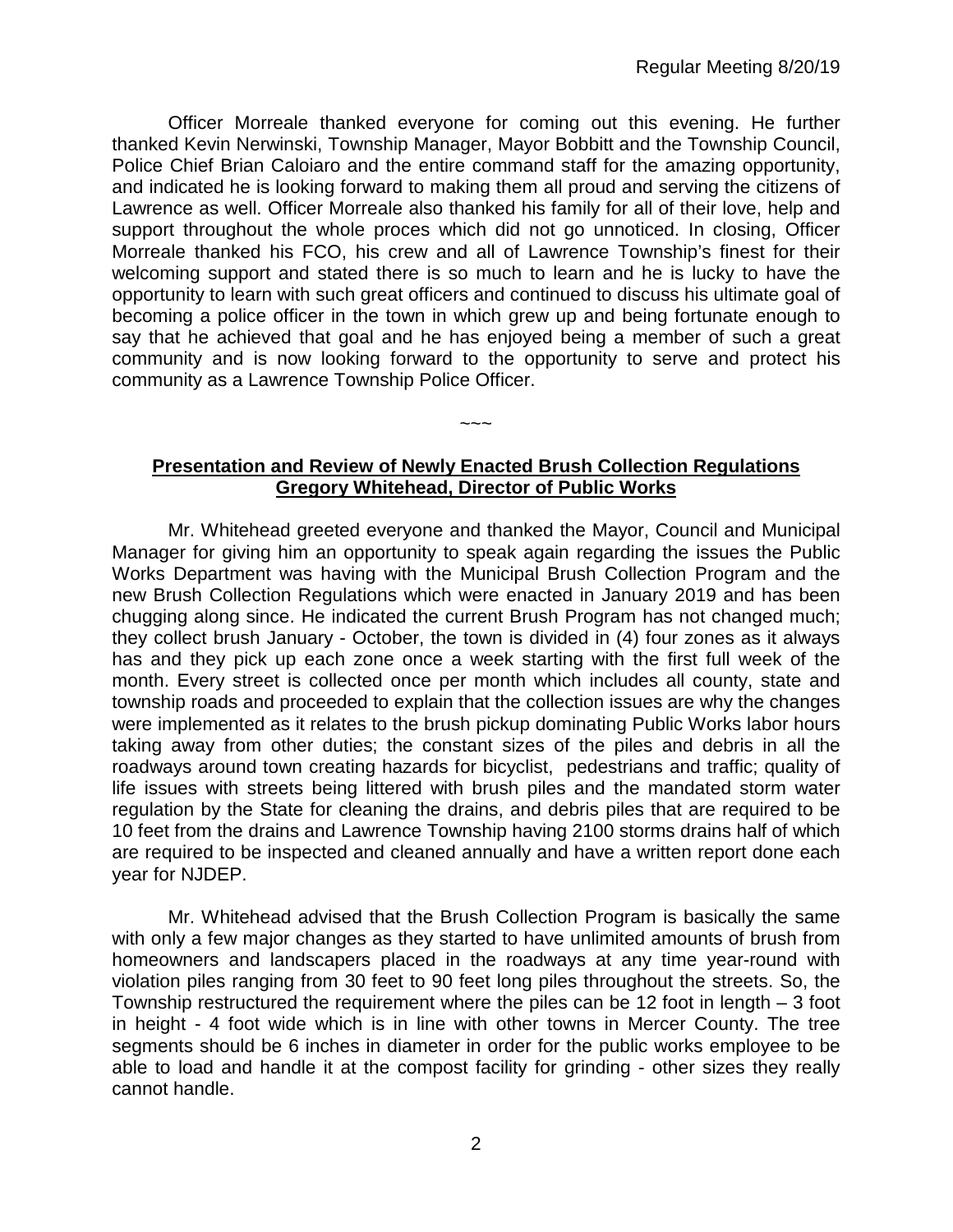Mr. Whitehead stated the next major change to the Brush Collection Program was the requirement for landscapers to register which is working out pretty well as they now have approximately 70 landscapers registered with the Township and who now understands the rules and regulations and if provided a note by the homeowner can have full access to the Ecological Center to take and drop off piles free of charge. The goal was to eliminate all of the community piles throughout the Township left on cul-desacs, vacant lots, etc. where neighbors and landscapers were piling up and leaving a mountain of debris and when asked about the debris nobody knew anything. And, when his department started collecting the debris there was sometimes pallets, dirt and sand mixed in the piles and the Township was stuck cleaning it up which is one of things that created a problem in terms of disposal being they cannot take contaminated material to the ecological facility; but, they still had to clean up the debris and work on a 'Plan B' for disposal which required additional time and money.

Mr. Whitehead also spoke about the disposal of vegetative materials and the number of hours the Public Works Department now spends on brush and leaf collection. Over 7,000 labor hours which cost over \$300,000 that did not exist when the program was implemented and allowed the Department time to focus on other duties and projects they used to do around the Township and the parks prior to the brush problem which is why it was necessary for the town to restructure the Brush Collection Program. He pointed out that the issue is not a new issue…but a matter that has grown out of control over the last several years and has been discussed at staff meetings, with residents, neighbors and they have had arguments with landscapers over the brush situation. They have done everything possible to table the issue and still the issues exist…so they enacted the new Brush Ordinance and the problem is getting better.

Mr. Whitehead explained with the new Brush Ordinance in place the Township is now able to manage the program instead of letting it get out of control and that during the storms in July they took quick action by getting the notifications out allowing residents to take materials from the storm damage to the Ecological Center and increased the pile limits to 25 feet until mid-August; so, they have been very flexible with the program as they have allowed for pile sizes for an extended period, they have doubled back on a couple of zones for pickup and because they are now managing the program he has the capacity at the Ecological Center for the trucks bringing in debris from the storms as they have room to put it and proceeded to discuss all the good faith efforts they made with distribution of materials to educate the residents and landscapers regarding the changes to brush regulations via – Constant Contact, Lawrence Township website, Facebook, Twitter, Household mailing, etc.

Mr. Whitehead went to discuss additional details that led to the changes in the Brush Ordinance as it relates to cost associated with composting and disposal of materials, damage to the equipment, compliance with DEP regulations, popular changes to the brush ordinance and non-compliant violations; landscapers registration and compliance, property owners doing a yard clean-up and putting out leaves after the leaf collection season or their zone pickup and continued to review some of the items discussed during his PowerPoint presentation at the June 19, 2018 Council Meeting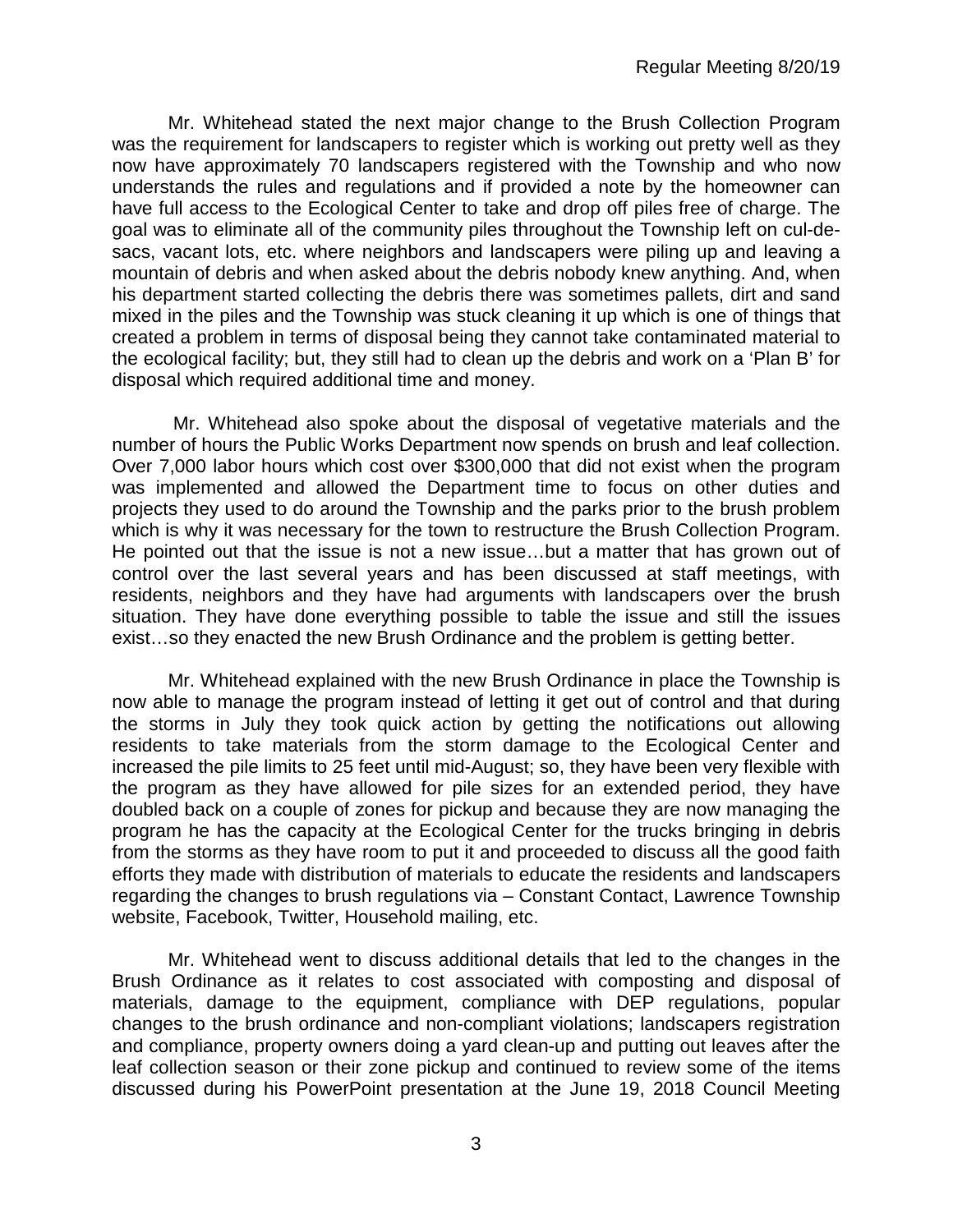detailing all the problems public works was experiencing with the brush pickup and why the program needed some serious tweaking in order for the very popular program to continue and his recommendation to the Council for the brush program not to be canceled, reduced or closed down at the compost site, he just wanted to set new guidelines and make some practical changes to sustain the program long-term for what it costs for labor to collect, process and haul away. He then recommended that the newly enacted Brush Pickup Ordinance stay in place for a least one year so he can evaluate how efficient the program is operating and to get a grasp on the true cost of the program and thanked the Council for their time and consideration.

Thereafter, an at length question and comment period took place relative to Mr. Whitehead's presentation as it relates to cost savings, homeowners and landscapers complying with the new brush regulations, less equipment repairs, brush pile limitations, the difference between the leaf and brush collection program, tweaking the new ordinance to better serve residents and neighborhoods with compliance challenges, educating homeowners and landscapers on the new brush ordinance, failed attempt to enforce the original brush ordinance, hiring of an enforcement officer and issuance of tickets/warnings for enforcement of the new brush regulations, the proposed mulch sale being very popular and helpful in removing material and waste from the ecological center. (Please refer to Minutes of June 19, 2018 located on the Township's website for Mr. Whitehead's in-depth presentation regarding the proposed changes to the Brush Regulatory Ordinance.)

*---*

#### Public Participation

# **PUBLIC COMMENTS RELATED THE NEWLY ENACTED BRUSH COLLECTION REGULATION**

The following individuals voiced their opinion and opposition regarding the newly enacted Brush Collection Ordinance as it relates to the size of the piles, brush timeline and limitation, change to the brush regulations creating a burden for taxpayers, restrictions having no cost-savings or economic benefits for the Township, the new brush regulations doing more harm than good to the Ecological Center with everyone dropping off debris, objection to fines and penalties imposed by the Enforcement Officer for non-compliance and the legality of having a Code Enforcement Officer and a request for certain neighborhoods with special characteristics (large size properties with lots of trees, leaves and debris, etc.) to be exempted when and where it is not feasible to comply with the new brush regulations.

- 1) Mr. Michael Gorski, 18 Pine Knoll Drive, Lawrence Township, New Jersey 08540, Resident of 25 years spoke against the new Brush Ordinance given it is hard to comply with for certain residents and neighborhoods, a burden to taxpayers, has no economic benefit and is harmful to the Ecological Center with all the material being brought there.
- 2) Mr. Jens Glysing-Jensen, 11 Tall Timbers Drive, Princeton, New Jersey 08540 Resident for over 35 years spoke about a Notice he received from the police that his pile of leaves were too long as it exceeded the limited and needed t to be reduced to 12 feet and if he did not comply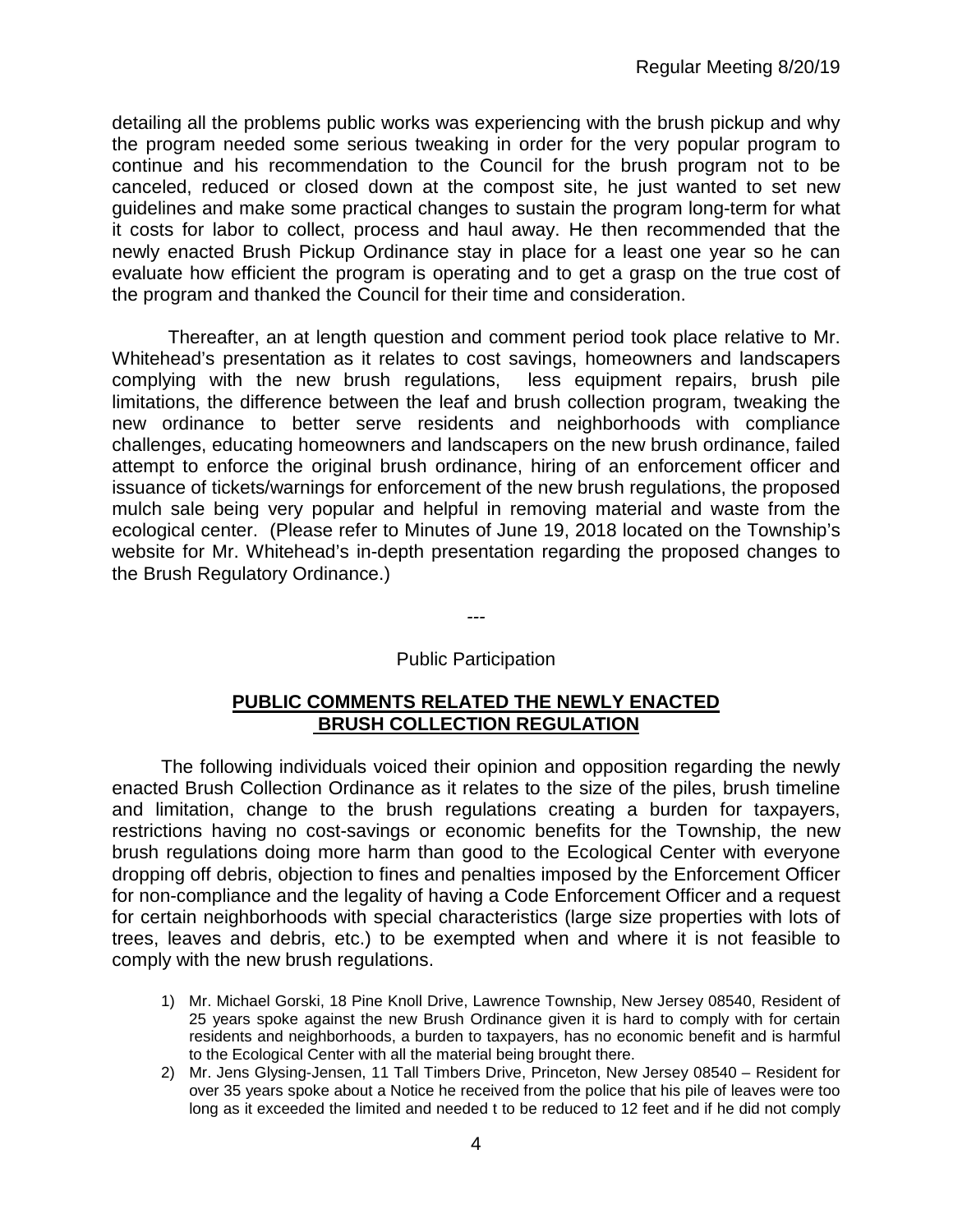he would be fined or worst case scenario possibly go to jail for noncompliance which he felt was rather harsh for just leaving leaves on the road and asked for clarification on leaf collection. Mr. Whitehead replied that it is the months of November and December residents can put out as many leaves as they want being that is the leaf season; but what he discussed during his presentation is that they have noticed a lot of leaves being put out during spring clean-up so there was some discussion about possibly amending that section of the brush ordinance to include leaf pick in the spring.

- 3) Ms. Deborah Moriah, 18 Balsam Court, Lawrence Township, New Jersey 08648 Resident of the Pine Knoll area discussed the new Brush Ordinance creating more problems for the storm sewers as the brush used to be put across the street away from the storm sewers and the current Ordinance now requires the leaves to be put in front of the homeowners property right next to storm drains which is something the Council should think about as to whether it is appropriate change that should be added. Mr. Moriah also spoke about putting out brush for pickup and the burden the 48-hour rule causes property-owners with large properties and do their own landscaping and suggested they extend the timeframes by (1) one week to allow enough time to clean up after a storm the tons of debris. She further discussed her street being very narrow and the residents placing their leaves at the edge of the woods leaving the entire street available for people to walk by but when brush is placed at the curb it becomes a one lane street and unsafe at night and asked that they consider tweaking the ordinance.
- 4) Mr. Peter Sheridan, 12 Balsam Court, Lawrence Township, New Jersey 08648 Resident of the Pine Knoll neighborhood for 29 years and complimented the Public Works Department for the good job they did after the July storms and indicated he is one of the residents who received a summons back in May or June for noncompliance of the Brush Ordinance and proceeded to echo Ms. Moriah's comments with regards to their street being narrow with no curbs and everyone placing their brush piles across the street near the park and their properties facing the golf course with 60 feet to 80 feett trees that produce lots of leaves and debris all winter long and making it even harder for them to comply with the new regulations. Mr. Sheridan stated the golf course does not clean up the leaves that fall onto their properties and suggested during the spring cleanup that the Township make an exception and allow the brush piles to be a little bit bigger to accommodate areas with special characteristics – such as their neighborhood.
- 5) Ms. Cindy Harrison, 107 Lakedale Drive, Lawrence Township, New Jersey 08648 Resident advised that she has not had a problem with brush pickup but inquired about the decrease in the amount of brush pickup Mr. Whitehead reported on. She also questioned if the Code Enforcement Officer was a police officer. Mr. Whitehead replied with the new brush regulations landscapers are no longer dumping brush collected throughout their day from other towns for Public Works to collect; they are using alternative disposal options. Mr. Nerwinski further replied the Code Enforcement Officer is not a police officer; he is an enforcement officer sworn in by oath and empowered to issue summonses.
- 6) Dorothy Prudhomme, 31 W. Long Drive Resident of 20 years of West Long Drive discussed each of their properties in her neighborhood being comprised of over an acre of land and to point of treating everyone a alike they have more trees, more property and they pay higher taxes so she would like for the Council to consider giving them a little leeway from the rule they are talking about enforcing being it is a burden to try and do a month's worth of work in 48 hours and some of them choose to do their own work and not hire a landscaper. She spoke of her being over 70 years of age doing her own yardwork and her appreciation for the services provided by the Township but still in agreement with the residents who spoke about the new brush timeline and size limitations being burdensome to property owners.
- 7) Ms. Karen Gorski, 18 Pine Knoll Drive Spoke about Lawrence Township moto "Where Nature Smiles for 22 Miles" and nature smiling a lot in her neighborhood and having no control over nature as every wind storm, rain storm or anything that comes through creates lots of debris and limbs to cleanup and requested some leniency or waiver for certain neighborhoods with more volume like Pine Knoll that does not fit the bill of every neighborhood. Ms. Gorski suggested the Code Enforcement Officer go after the landscapers or other violators of the ordinance not the residents which might help with the revenue issues.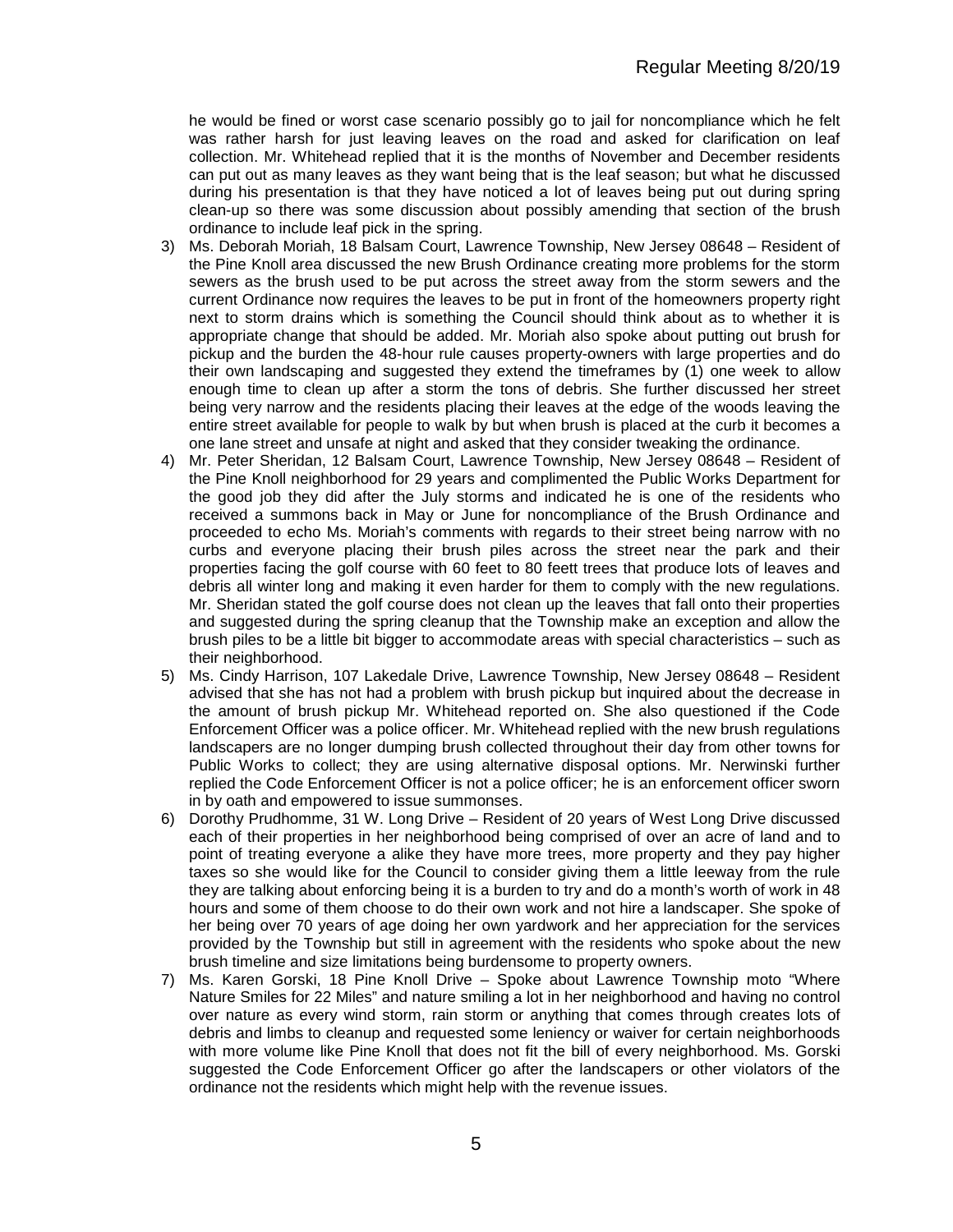- 8) Philip J. Vinch, A-19 Carver Place Addressed several issues of concern one being the new Brush Ordinance providing no cost-savings to the Township as indicated given the extra amount of timber is always the same, they are just picking up less curbside. The second item of concern being Richard Kulak being hired as the Code Enforcement Officer by the Municipal Manager to enforce the newly enacted Brush Pickup Ordinance and Mr. Kulak working under the authority of the Lawrence Township Police Department and is required to wear a badge and authorized to carry a firearm as it pertains to him issuing tickets under his former Badge Number 171 and carrying a weapon while on duty. Mr. Nerwinski responded that the Code Enforcement Officer position requires the Officer to assist the police with gun permits and does not require the officer to carry a firearm…but he can if he has a permit to do so, and he does not know whether Mr. Kulak wears a badge or not and based on the Oath he took he does have the authority and power to enforce the brush ordinance. An exchange of dialogue took place between Mr. Nerwinski and Mr. Vinch relative to the (8) eight summonses issued by Mr. Kulak under his former police badge number as part of the Lawrence Township Police Department and whether Mr. Kulak has the authority to lawfully issue tickets.
- 9) Mr. Richard Siegel, 17 West Church Road Added his sentiments to the list of residents who voiced their concerns and objection to the new Brush Ordinance as it relates to the brush timeline and discussed he and his wife not being physically able to do yardwork anymore and hiring a lawn service to do their regular lawn maintenance, tree and brush removal and two cleanups a year and how the zone pickup schedule affects his landscapers when the weather does not permit them to do the yardwork according to the schedule. Mr. Siegel asked for clarification on the leaf and debris pickup so that everyone is on the same page with regards to brush pickup. He then read a letter of concern sent to him from his landscapers Blue Chip Lawn Service regarding Lawrence Township new brush policy and the owners request for a review of the policy.
- 10) Ms. Susan Collins, 18 West Long Drive Discussed the flashing sign regarding the new Brush Regulations really grasping her attention being she does not regularly attend the meetings or read all the mail sent from the Township an suggested the flashing signs be used more often to notice people given it works.

# **PUBLIC COMMENTS RELATED TO AIRBNB ON OAKLYN TERRACE**

Mr. Nicholas Sferra, 116 Oaklyn Terrace, spoke about the house next door to him that was foreclosed on and purchased by an investor who bought the property with the intention of selling the property which instead ended up renting. In June, some people moved in, everything seemed fine until they noticed a pattern of groups of people coming in and out, some for two days, three days, etc. from various states – Connecticut, New York, Virginia, and his wife made a comment that the property might be an Airbnb which is when he searched the web and found that the property next to him was an Airbnb and from June up until yesterday they have had (13) thirteen rentals with various size families from as far away as California and it is now becoming concerning as he has 10 year old that he tries to give a little independence and they are right near a park and elementary schools and kids are walking home and they do not know who is coming in and out of the neighborhood with the Airbnb next door.

Mr. Sferra advised that he is not against an Airbnb if a person is on vacation and he also does not mind if a person decides to rent out their place for a couple of days; but, what is happened at the property next door is it is becoming more like a hotel. So, he just wanted to bring it the attention of the Township Council to start the discussion and get it on record that he cannot have a hotel-like property next door to his house,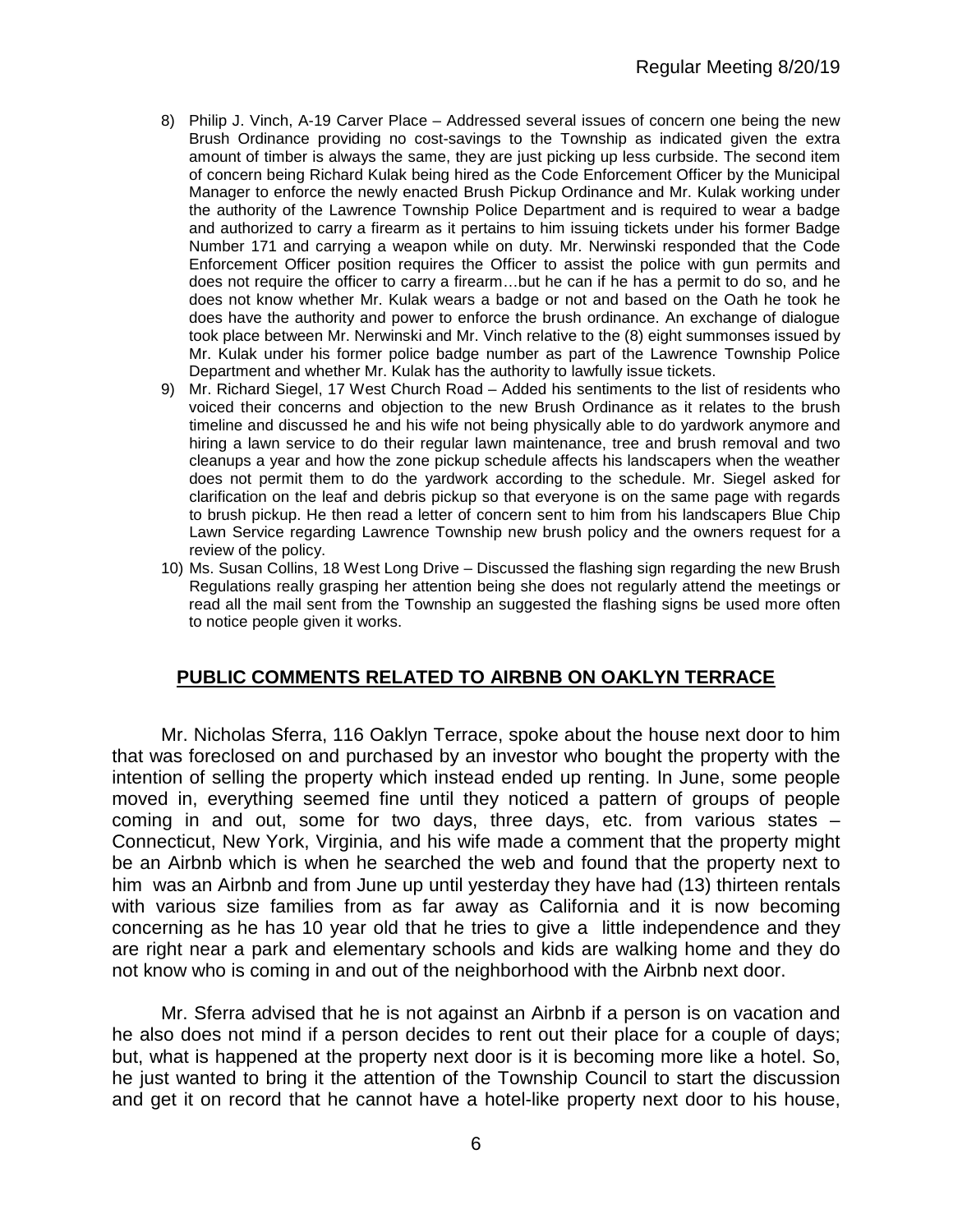near the children and all the parks and schools where kids walk to and from. Mr. Nerwinski thanked Mr. Sferra for coming out and bringing the matter to their attention and responded after some research and based on their interpretation of the Ordinance an Airbnb in a residential zone would be a non-permitted use as it is deemed to be like a motel in the neighborhood and in his opinion a serious public safety concern; particularly, in that close-knit neighborhood with children running around playing with different renters every single week or weekend is just unacceptable. So, a Cease and Desist Notice was issued to the property owner and the owner hired an attorney threating to sue the Township. So the next step will be an issuance of summons for violation that will be heard in the Lawrence Township Municipal Court. A general discussed ensued relative to Airbnb's becoming problematic and legal issues rising from Airbnb's in some areas of the New Jersey as well as around the country.

Mr. Kenneth Kawalek, 127 Oaklyn Terrace, stated he is a resident of Lawrence Township for 47 years and he thinks Lawrence is a great town and the staff does a great job and he is very glad to be here this evening and advised that they have 10 residents from Oaklyn Terrace and Birchwood Knoll present this evening that are also concerned about the same issue regarding the Airbnb at 124 Oaklyn Terrace and proceeded to discuss 124 Oaklyn Terrace having a special place in his heart because in 1946 the place was built by his father-in-law and his wife lived there until she was 9 years old. So, they have a special bond to the place and they do not want to see anything happen to it or their neighborhood in terms of the Airbnb being operated like a hotel which should be out on Route 1 not a residential neighborhood with kids and continued to discuss the residents in that area being very concerned as the place is not vetted, inspected, and overcrowded with lots of different people coming in on a daily basis - some drunk, provocative and very rowdy. Thereafter, Mr. Kawalek thanked the Council for listening to their concerns and asked that they take the matter under consideration.

Mr. Vano Chu, 134 Oaklyn Terrace, voiced his support for his neighbors who spoke against the Airbnb in their neighborhood and pointed out it is worse than having a hotel because hotels have managers, security and people on staff at all times whereas in the busy season the house is occupied with a turnover of all types of strange people but when the season slows down the house is empty for an indefinite amount of time which is a major concern for him as he has an 11 year old who walks to school; so, he just wanted to add that to the Council's things to think about in terms of why an Airbnb should not be in a residential neighborhood.

Mr. Walter Burch, 160 Oaklyn Terrace, spoke about the transient traffic on his street incurred from the Airbnb and their street having no sidewalks and him almost being hit by car with New York license plates speeding down his street while he was walking his dog and stressed the need for increased police presence due to the increased traffic from various states – California, Virginia, etc. and people speeding down his street. He advised of his complaints going unheard and requested that the Council take the matter under serious consideration.

 $\sim$   $\sim$   $\sim$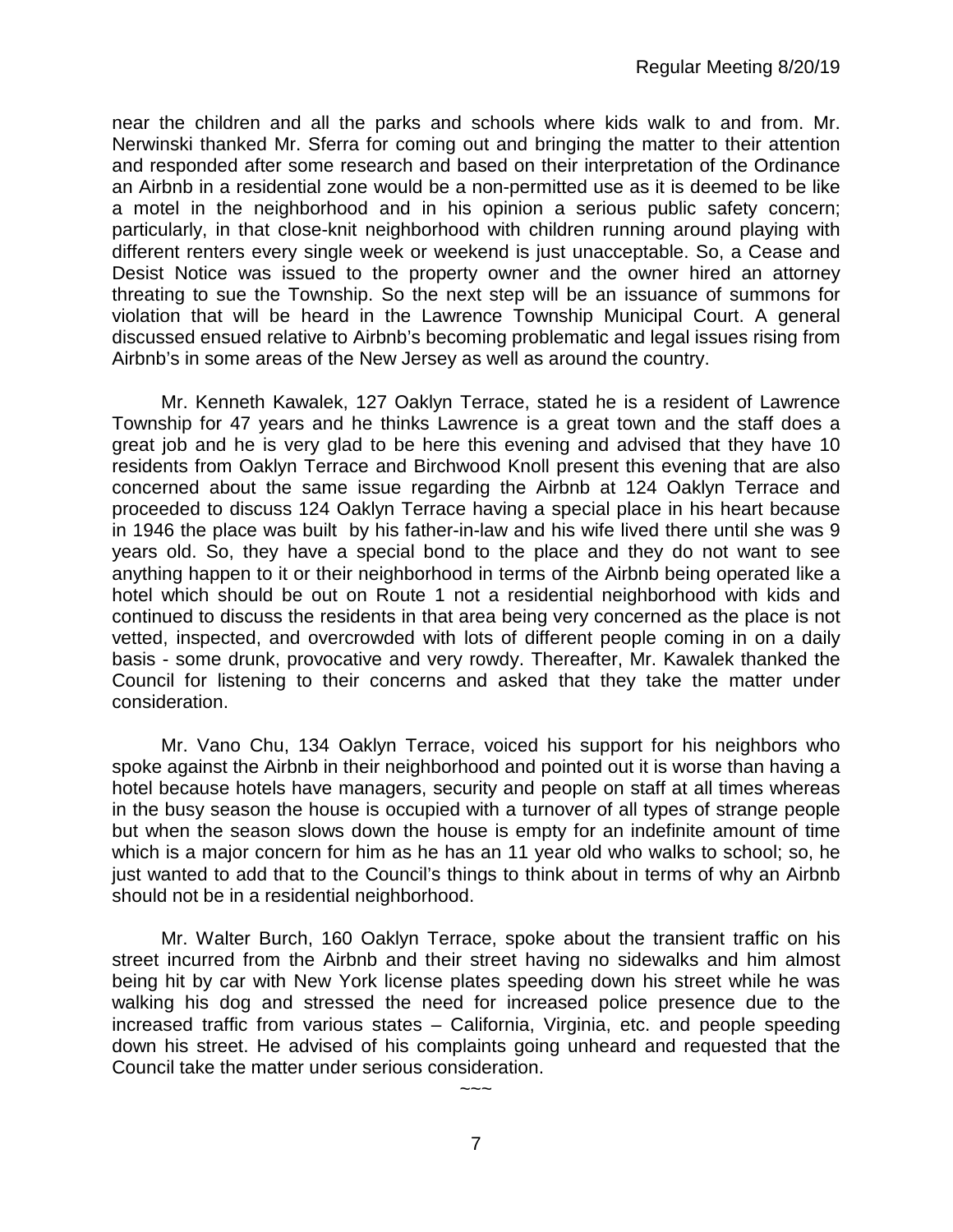Mr. Jim Cleak, 7 East Darrah Lane, spoke about traffic/speed issues on Darrah Lane and Princeton Pike as it relates to drivers not obeying the 25 miles per hour speed limit and the new Speed Sign near Glenn Avenue always getting his attention as to how fast he is driving and a reminder to slow down; however, the placement of the sign he feels is pointless as it is located right before a driver enters into the nonresidential area on Darrah Lane and he was curious as to why as it makes more sense if the sign were placed at the intersection of Darrah Lane and Princeton Pike to slow down traffic before they pass the whole residential area. Mr. Nerwinski replied that there are four speed monitors that they are rotating around the community as everybody wants a sign in their neighborhood due to speeding and the four units are circulated throughout the community periodically to collect data and the sign just happened to be at that geographic location on Darrah Lane.

---

## Review and Revisions of Agenda

 The Municipal Manager requested that the Executive Session Resolution18-H.4 be amended to include discussions dealing with the Mt. Laurel Settlement and land acquisition.

On a motion by Ms. Lewis, seconded by Mr. Powers, the Agenda was amended to include the above revisions.

Same was carried on the following roll call vote:

Ayes: Councilmembers Kownacki, Lewis, Maffei, Powers and Mayor Bobbitt. Absent: None. Nays: None.

---

# Adoption of Minutes

On a motion by Ms. Lewis, seconded by Mr. Powers, the Minutes of Regular Meeting of April 16, 2019 were approved on the following roll call vote:

Same was carried on the following roll call vote:

Ayes: Councilmembers Kownacki, Lewis, Maffei, Powers and Mayor Bobbitt. Absent: None. Nays: None.

8

 $\sim\sim\sim$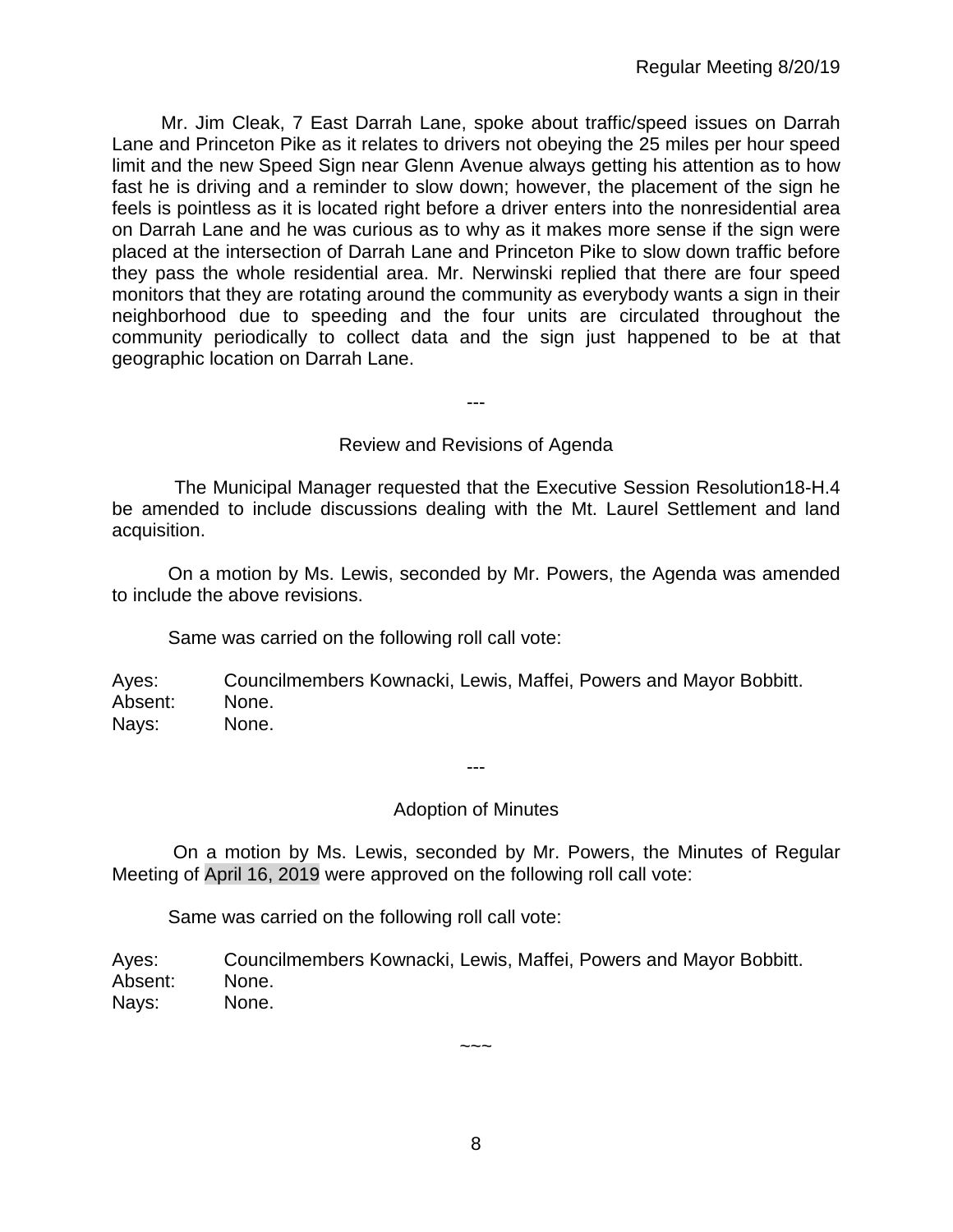On a motion by Ms. Lewis, seconded by Mr. Powers, the Minutes of Regular Meeting of May 7, 2019 were approved on the following roll call vote:

Same was carried on the following roll call vote:

Ayes: Councilmembers Kownacki, Lewis, Maffei and Mayor Bobbitt. Abstain: Councilman Powers. Nays: None.  $\sim\sim\sim$ 

On a motion by Ms. Lewis, seconded by Mr. Kownacki, the Minutes of Closed Session Meeting of July 23, 2019 were approved on the following roll call vote:

Same was carried on the following roll call vote:

Ayes: Councilmember Kownacki, Lewis, Maffei and Powers. Abstain: Mayor Bobbitt. Nays: None.

---

Awarding or Rejecting of Bids

On a motion by Ms. Lewis, seconded by Mr. Powers, Resolution (9-A), Authorizing Awarding Contract to TC Landscape Construction Group, Inc., for the 2019 Drainage Improvements – Phase 2, was presented for adoption.

Resolution No. 278–19

WHEREAS, on Thursday, August 8, 2019 bids were received and publicly opened for the project known as **2019 Drainage Improvements – Phase 2**; and

WHEREAS, one (1) bid was received and reviewed by the appropriate Township Officials; and

WHEREAS, the lowest responsible bidder was TC Landscape Construction Group, Inc. who submitted a bid in the amount of \$194,170.00, and

WHEREAS, in accordance with N.J.A.C. 5:50-14, a Certificate of Availability of Funds has been provided and the accounts to be charged are;

| Acct.           | Ord. No. | Name                                        | Amount       |
|-----------------|----------|---------------------------------------------|--------------|
| C-04-55-454-248 | 2328-19  | Bergen Street - LHT Crossing                | \$4,141.12   |
| C-04-55-454-290 | 2328-19  | Road/Drainage Improvement                   | \$20,000.00  |
| C-04-55-454-291 | 2328-19  | Graf, Harmony, Hopewell, Slack, Carr        | \$19,768.88  |
| C-04-55-454-292 | 2328-19  | Mayflower, Bunker Hill & President          | \$30,000.00  |
| C-04-55-458-230 | 2328-19  | <b>Village Parking Lighting Replacement</b> | \$120,260.00 |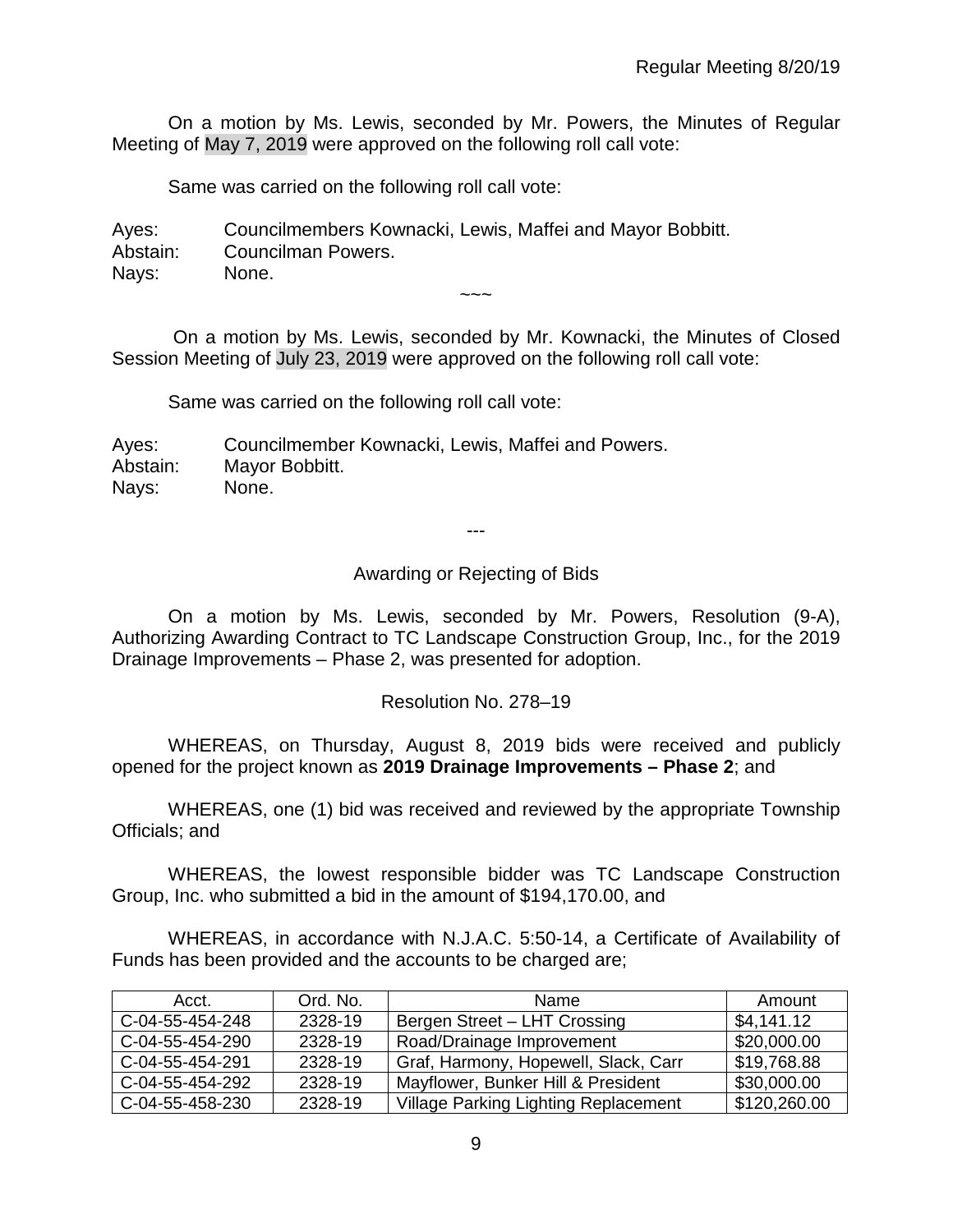NOW, THEREFORE, BE IT RESOLVED by the Township Council of the Township of Lawrence, County of Mercer, State of New Jersey, that pursuant to the recommendations of the Municipal Engineer, the Mayor and Municipal Clerk are hereby authorized to execute a contract with TC Landscape Construction Group, Inc., 729 Marie Street, Toms River NJ 08753 in the amount of \$194,170.00; and

BE IT FURTHER RESOLVED that the Municipal Manager is hereby authorized to draft the necessary agreement, subject to the approval of the Municipal Attorney as to form and content thereof.

Same was carried on the following roll call vote:

Ayes: Councilmembers Kownacki, Lewis, Maffei, Powers and Mayor Powers. Absent: None.

---

## Introduction of Ordinances

Mayor Bobbitt read by title, an ordinance entitled, "AN ORDINANCE AMENDING CHAPTER 435 OF THE LAWRENCE TOWNSHIP ADMINISTRATIVE CODE ENTITLED 'VEHICLES AND TRAFFIC' – Handicapped Parking

Mr. Nerwinski advised that the Ordinance amendment includes handicapped parking restrictions on Greenfield Avenue and Rupert Street.

The Ordinance was introduced and approved on the following roll call vote:

| <b>COUNCIL</b>       | AYE | <b>NAY</b> | <b>PRESENT</b> | <b>ABSENT</b> | ABSTAIN | <b>MOVE</b> | <b>SECOND</b> |
|----------------------|-----|------------|----------------|---------------|---------|-------------|---------------|
| Mr. Kownacki         |     |            |                |               |         |             |               |
| Ms. Lewis            |     |            |                |               |         |             |               |
| <b>Dr. Maffei</b>    |     |            |                |               |         |             |               |
| <b>Mr. Powers</b>    | ,,, |            |                |               |         |             |               |
| <b>Mayor Bobbitt</b> |     |            |                |               |         |             |               |

Mayor Bobbitt read by title, an ordinance entitled, "AN ORDINANCE AMENDING THE LAND USE ORDINANCE OF THE TOWNSHIP OF LAWRENCE"

~~~

Mr. Nerwinski advised that the Ordinance amends the Land Use Ordinance for Lawrence Square Boulevard North by changing zoning from Professional Office to Neighborhood Center. The change is based on the recommendation from the Municipal Engineer and the Municipal Attorney which would provide the Township with more options in terms of marketing that property.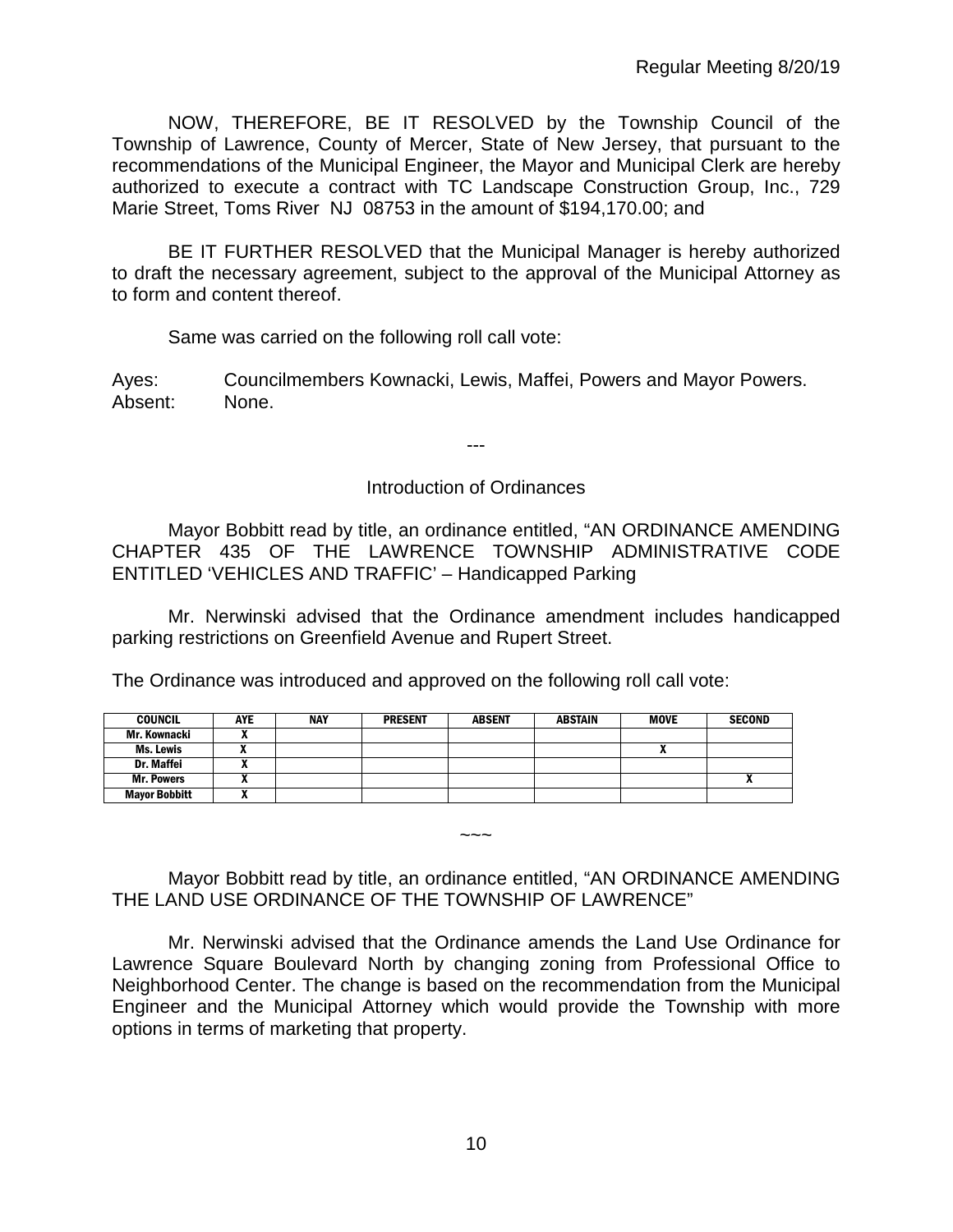The Ordinance was introduced and approved on the following roll call vote:

| <b>COUNCIL</b>       | AYE | <b>NAY</b> | <b>PRESENT</b> | <b>ABSENT</b> | <b>ABSTAIN</b> | <b>MOVE</b> | <b>SECOND</b> |
|----------------------|-----|------------|----------------|---------------|----------------|-------------|---------------|
| Mr. Kownacki         |     |            |                |               |                |             |               |
| Ms. Lewis            |     |            |                |               |                |             |               |
| Dr. Maffei           |     |            |                |               |                |             |               |
| <b>Mr. Powers</b>    |     |            |                |               |                |             |               |
| <b>Mayor Bobbitt</b> | "   |            |                |               |                |             |               |

Mayor Bobbitt read by title, an ordinance entitled, "AN ORDINANCE AMENDING ORDINANCE NO. 2331-19 SALARY ORDINANCE OF THE TOWNSHIP OF LAWRENCE-UNCLASSIFED AND/OR EXEMPT, SEASONAL, EMERGENCY, (NON-UNION) EMPLOYEESS FOR 2018-2019"

 $\sim\sim\sim$ 

Mr. Nerwinski advised that the Ordinance amendment provides for the Municipal Manager salary pursuant to the contractual review that was conducted in June 2019.

The Ordinance was introduced and approved on the following roll call vote:

| <b>COUNCIL</b>       | <b>AYE</b> | NAY | <b>PRESENT</b> | <b>ABSENT</b> | <b>ABSTAIN</b> | <b>MOVE</b> | <b>SECOND</b>              |
|----------------------|------------|-----|----------------|---------------|----------------|-------------|----------------------------|
| Mr. Kownacki         |            |     |                |               |                |             |                            |
| Ms. Lewis            |            |     |                |               |                | ^           |                            |
| Dr. Maffei           |            |     |                |               |                |             |                            |
| <b>Mr. Powers</b>    |            |     |                |               |                |             | $\boldsymbol{\mathcal{L}}$ |
| <b>Mayor Bobbitt</b> | ~          |     |                |               |                |             |                            |

---

# Adoption of Ordinances

Mayor Bobbitt read by title, an ordinance entitled, "AN ORDINANCE AMENDING CHAPTER 435 OF THE LAWRENCE TOWNSHIP ADMINISTRATIVE CODE ENTITLED 'VEHICLES AND TRAFFIC' – Federal City Road Speed Limit

Ordinance No. 2335–19

## AN ORDINANCE AMENDING CHAPTER 435 OF THE LAWRENCE TOWNSHIP ADMINISTRATIVE CODE ENTITLED "VEHICLES AND TRAFFIC"

BE IT ORDAINED by the Township Council of the Township of Lawrence, County of Mercer, State of New Jersey that Chapter 435 of the Lawrence Township Administrative Code entitled "Vehicles and Traffic" is hereby amended as follows:

# Section 1.

Section 435-58 "Speed Limits" is amended as follows: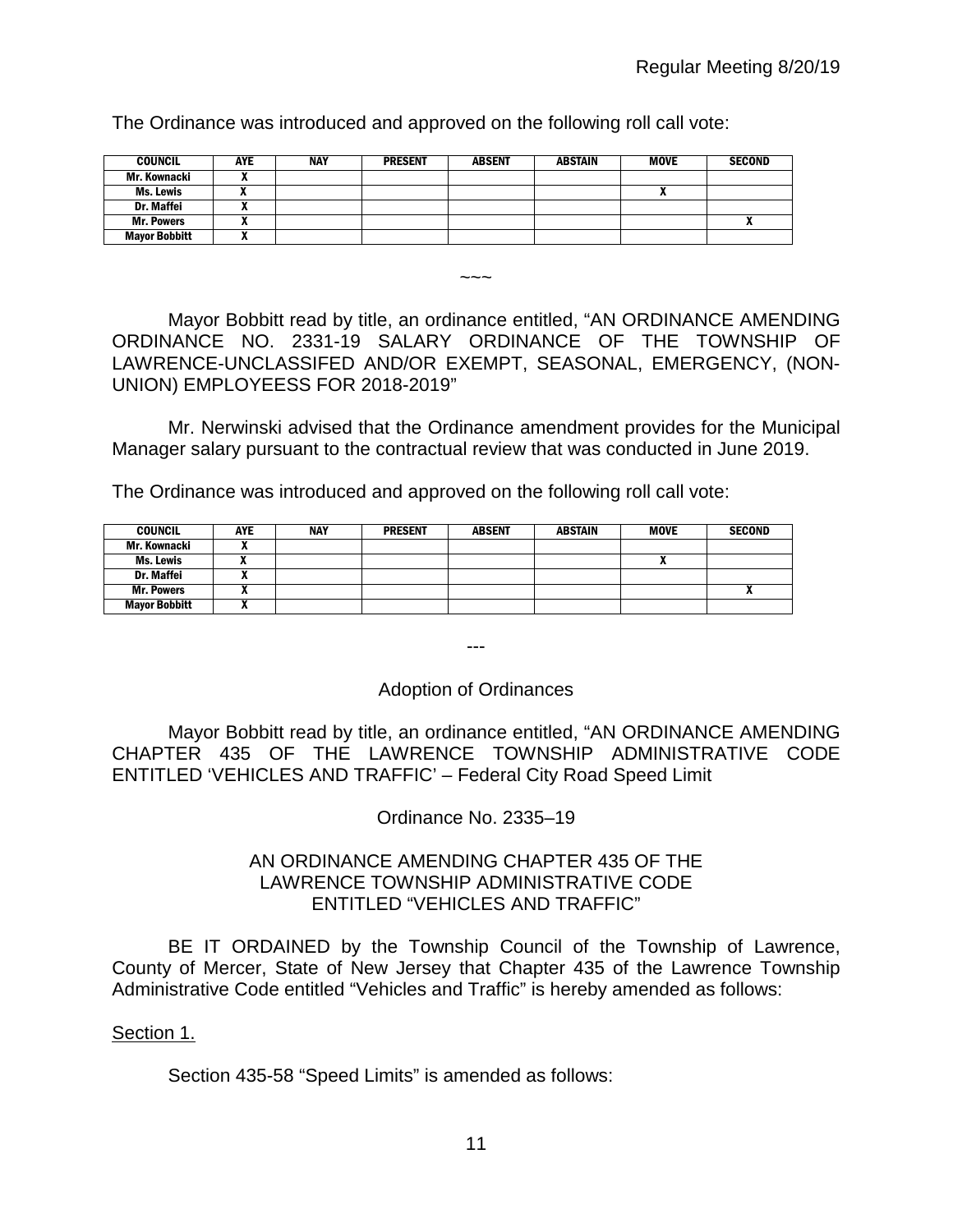# Federal City Road, both directions 35 MPH entire length

# Section 2.

This ordinance shall take effect twenty (20) days after adoption and / or upon installation of proper signage.

## Section 3.

All ordinances, rules and regulations which are inconsistent with this ordinance are hereby repealed.

Ordinance No. 2335-19 was introduced and approved on the following roll call vote:

| <b>COUNCIL</b>       | <b>AYE</b> | <b>NAY</b> | <b>PRESENT</b> | <b>ABSENT</b> | <b>ABSTAIN</b> | <b>MOVE</b> | <b>SECOND</b> |
|----------------------|------------|------------|----------------|---------------|----------------|-------------|---------------|
| Mr. Kownacki         |            |            |                |               |                |             |               |
| Ms. Lewis            |            |            |                |               |                |             |               |
| Dr. Maffei           |            |            |                |               |                |             |               |
| <b>Mr. Powers</b>    |            |            |                |               |                |             | n             |
| <b>Mayor Bobbitt</b> |            |            |                |               |                |             |               |

Mayor Bobbitt read by title, an ordinance entitled, "AN ORDINANCE AMENDING CHAPTER 435 OF THE LAWRENCE TOWNSHIP ADMINISTRATIVE CODE ENTITLED 'VEHICLES AND TRAFFIC' – Eggert Crossing Road

 $\sim\sim\sim$ 

Mr. Nicholas Sferra, 116 Oaklyn Terrace, imparted he started this conversation regarding the intersection of Route 206 and Eggert Crossing Road a while ago with some Township Officers and the Municipal Manager regarding how dangerous that intersection is in terms of the history where they lost two crossing guards. And, he is extremely concerned now that his son who is becoming mature and wants to walk home the need for additional improvements at that intersection in addition to the ones that have been started by the Township. Mr. Nerwinski advised during this year's "Walk This Way" presentation a representative from NJDOT spoke to them about that intersection being identified as needing improvements such as a crossing lights so it is on DOT's radar to get it done. Additional discussion took place relative to other simpler safety improvements needed at the intersection such a lighted police car, intersection stops possibly being pulled back 25 feet so they are not right on the crosswalks and removal or trimming of shrub at the walkway coming into LIS.

Nicholas Sferra, Jr., 116 Oaklyn Terrace, indicated during his walks home from school he witnessed the crossing guard almost being hit by a car on numerous occasions and cars coming up near the crosswalks causing the kids to have to walk around them. He also discussed the crossing guard sometimes not being present and the need for an Electronic Walk on RED SIGN/Don't Walk Hand Sign to increase safety.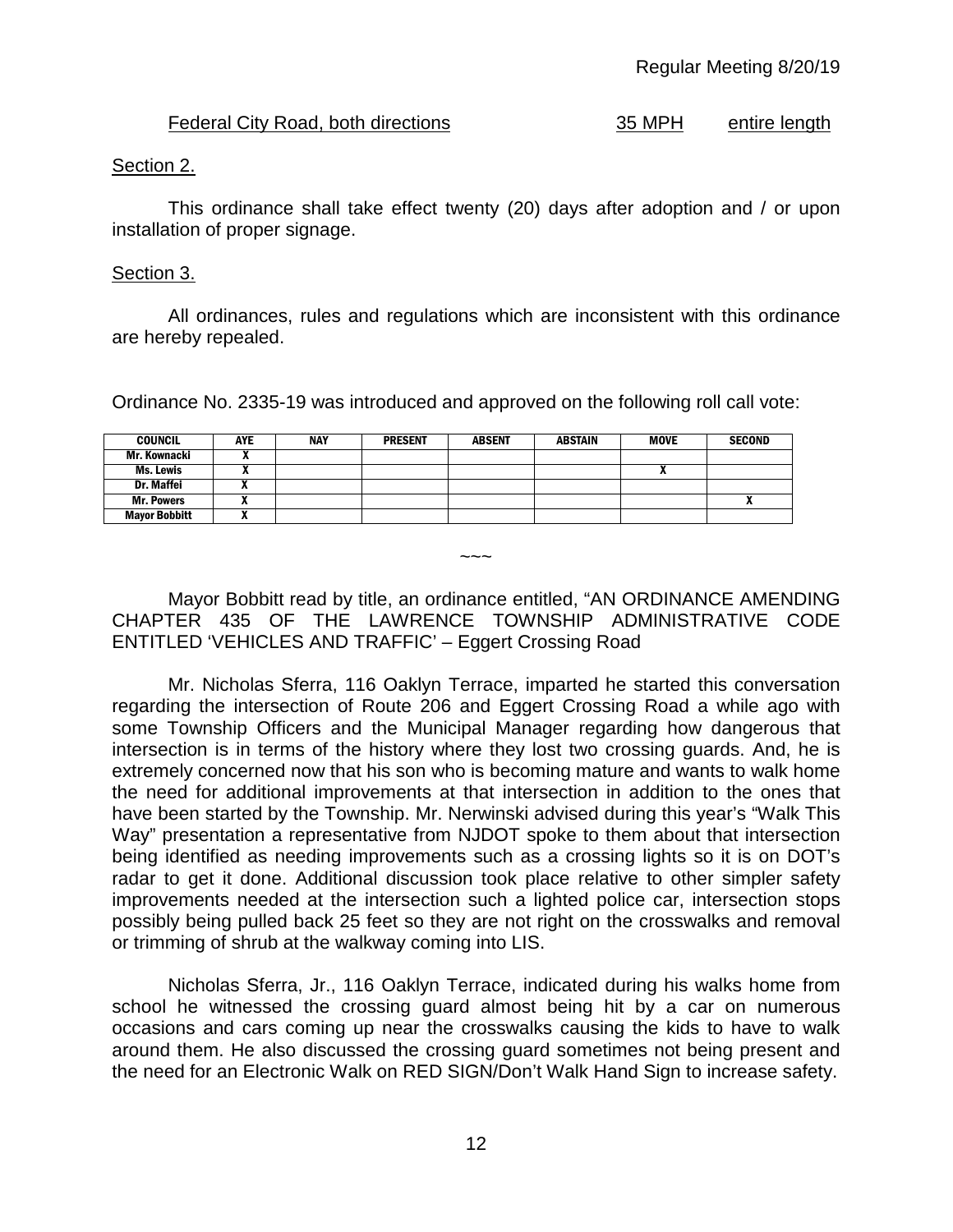## Ordinance No. 2336–19

#### AN ORDINANCE AMENDING CHAPTER 435 OF THE LAWRENCE TOWNSHIP ADMINISTRATIVE CODE ENTITLED "VEHICLES AND TRAFFIC"

BE IT ORDAINED by the Township Council of the Township of Lawrence, County of Mercer, State of New Jersey that Chapter 435 of the Lawrence Township Administrative Code entitled "Vehicles and Traffic" is hereby amended as follows:

#### Section 1.

Section 435-58 "Speed Limits" is amended as follows:

Eggert Crossing Road, both directions 35 MPH entire length

#### Section 2.

This ordinance shall take effect twenty (20) days after adoption and / or upon installation of proper signage.

#### Section 3.

All ordinances, rules and regulations which are inconsistent with this ordinance are hereby repealed.

Ordinance No. 2336-19 was introduced and approved on the following roll call vote:

| <b>COUNCIL</b>       | <b>AYE</b> | NAY | <b>PRESENT</b> | <b>ABSENT</b> | <b>ABSTAIN</b> | MOVE | <b>SECOND</b> |
|----------------------|------------|-----|----------------|---------------|----------------|------|---------------|
| Mr. Kownacki         |            |     |                |               |                |      |               |
| Ms. Lewis            |            |     |                |               |                |      |               |
| <b>Dr. Maffei</b>    |            |     |                |               |                |      |               |
| <b>Mr. Powers</b>    | ,,         |     |                |               |                |      |               |
| <b>Mayor Bobbitt</b> |            |     |                |               |                |      |               |

Mayor Bobbitt read by title, an ordinance entitled, "AN ORDINANCE OF THE TOWNSHIP OF LAWRENCE, IN THE COUNTY OF MERCER, NEW JERSEY, PROVIDING FOR THE SPECIAL ASSESSMENT OF A PORTION OF THE COST RELATING TO LEAD SERVICE LINE REPLACEMENTS AND APPROVING THE EXECUTION OF A SHARED SERVICES AGREEMENT IN CONNECTION THEREWITH"

~~~

#### **ORDINANCE WILL BE HELD OVER UNTIL THE SEPTEMBER 17TH COUNCIL MEETING**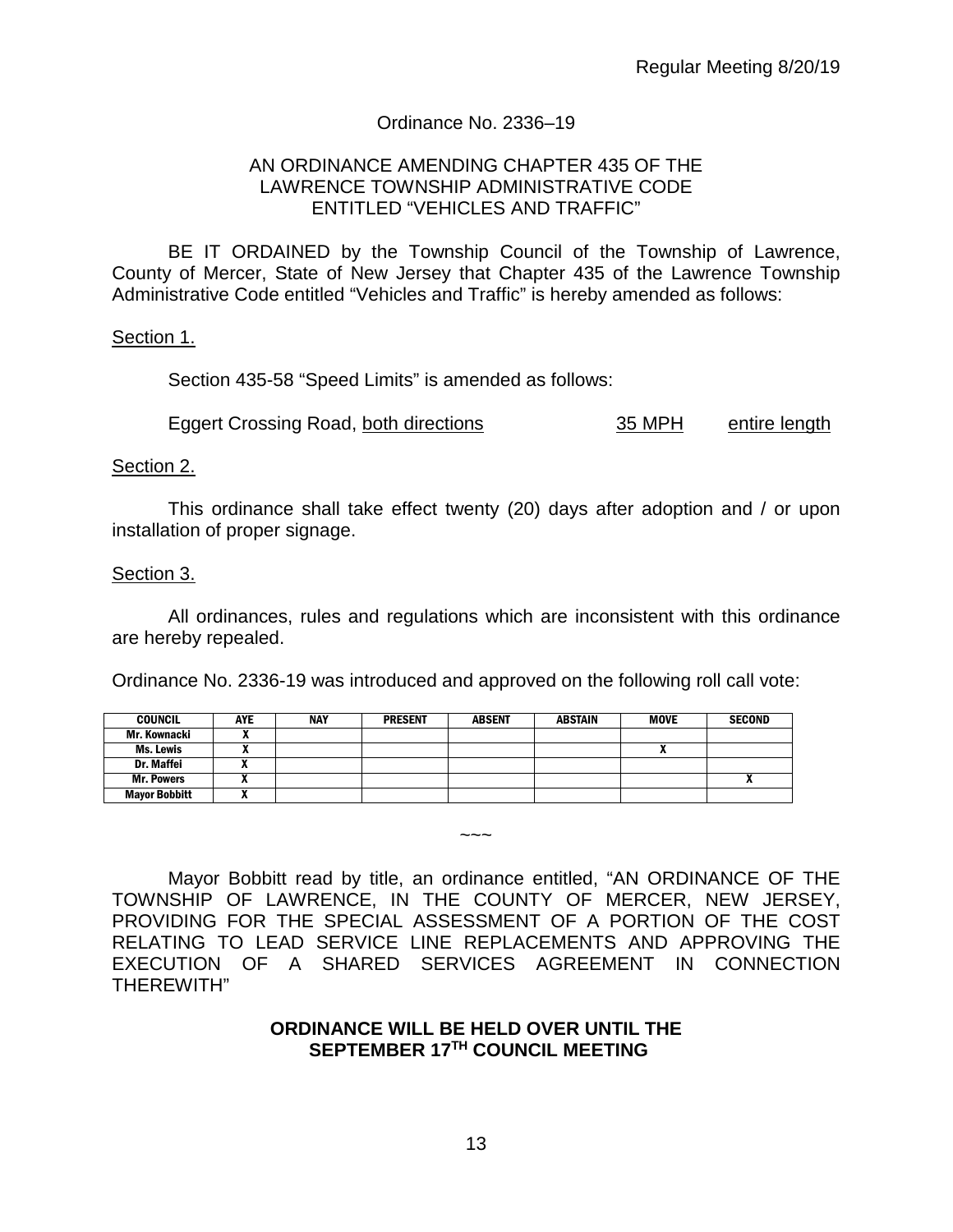| <b>COUNCIL</b>       | <b>AYE</b> | <b>NAY</b> | <b>PRESENT</b> | <b>ABSENT</b> | <b>ABSTAIN</b> | <b>MOVE</b> | <b>SECOND</b> |
|----------------------|------------|------------|----------------|---------------|----------------|-------------|---------------|
| Mr. Kownacki         |            |            |                |               |                |             |               |
| Ms. Lewis            |            |            |                |               |                |             |               |
| <b>Dr. Maffei</b>    |            |            |                |               |                |             |               |
| <b>Mr. Powers</b>    |            |            |                |               |                |             |               |
| <b>Mayor Bobbitt</b> |            |            |                |               |                |             |               |

On a motion by Ms. Lewis, seconded by Mr. Powers, Ordinance No. 2337-19 was moved for **DISCUSSION PURPOSES ONLY** on the following roll call vote:

Mr. Roskos indicated that he was contacted by Kevin McManimon who is the attorney for Trenton Water Works and while the Lead Service Replacement Program has been in the works for months just recently the Local Finance Board at the Department of Community Affairs has raised an issue of concern about the Special Assessment itself and explained that there is some concern about different property values between the City of Trenton, Hamilton Township and Lawrence Township as it relates to the \$1,000 cap seemingly being inappropriate as each of the towns have different underlining property values as well as how much the property will be worth after the lead service line is replaced with a standard drinking line. Mr. Roskos advised that they solicited different contractors for each town but the bid prices to replace the property owners laterals at \$1,000 is essentially the same and a good price and a benefit to the property owner and he is hoping that the Local Finance Board does not turn the proposed program on it heads and discussed the DEP wanting the work done for drinking water safety. In closing, Mr. Roskos recommended that no action be taken on the Ordinance until the issue is resolved.

Ordinance No. 2337-19 was moved for **TABLED** on the following roll call vote:

| <b>COUNCIL</b>       | <b>AYE</b> | NAY | <b>PRESENT</b> | <b>ABSENT</b> | <b>ABSTAIN</b> | <b>MOVE</b> | <b>SECOND</b> |
|----------------------|------------|-----|----------------|---------------|----------------|-------------|---------------|
| Mr. Kownacki         |            |     |                |               |                |             |               |
| Ms. Lewis            |            |     |                |               |                | ,,          |               |
| <b>Dr. Maffei</b>    | ,,         |     |                |               |                |             |               |
| <b>Mr. Powers</b>    |            |     |                |               |                |             | ^             |
| <b>Mayor Bobbitt</b> | ~          |     |                |               |                |             |               |

Mayor Bobbitt read by title, an ordinance entitled, - "AN ORDINANCE OF THE TOWNSHIP OF LAWRENCE AUTHORIZING PURSUANT TO NJSA 40A:12-14A USE AND OCCUPANCY AGREEMENT FOR A PORTION OF THE GARAGE IN THE STORAGE BUILDING AT CENTRAL PARK TO YOUTH SPORTS CLUBS"

 $\sim\sim\sim$ 

Ordinance No. 2338-19

AN ORDINANCE OF THE TOWNSHIP OF LAWRENCE AUTHORIZING PURSUANT TO N.J.S.A. 40A:12-14 A USE AND OCCUPANCY AGREEMENT FOR A PORTION OF THE GARAGE IN THE STORAGE BUILDING AT CENTRAL PARK TO YOUTH SPORTS CLUBS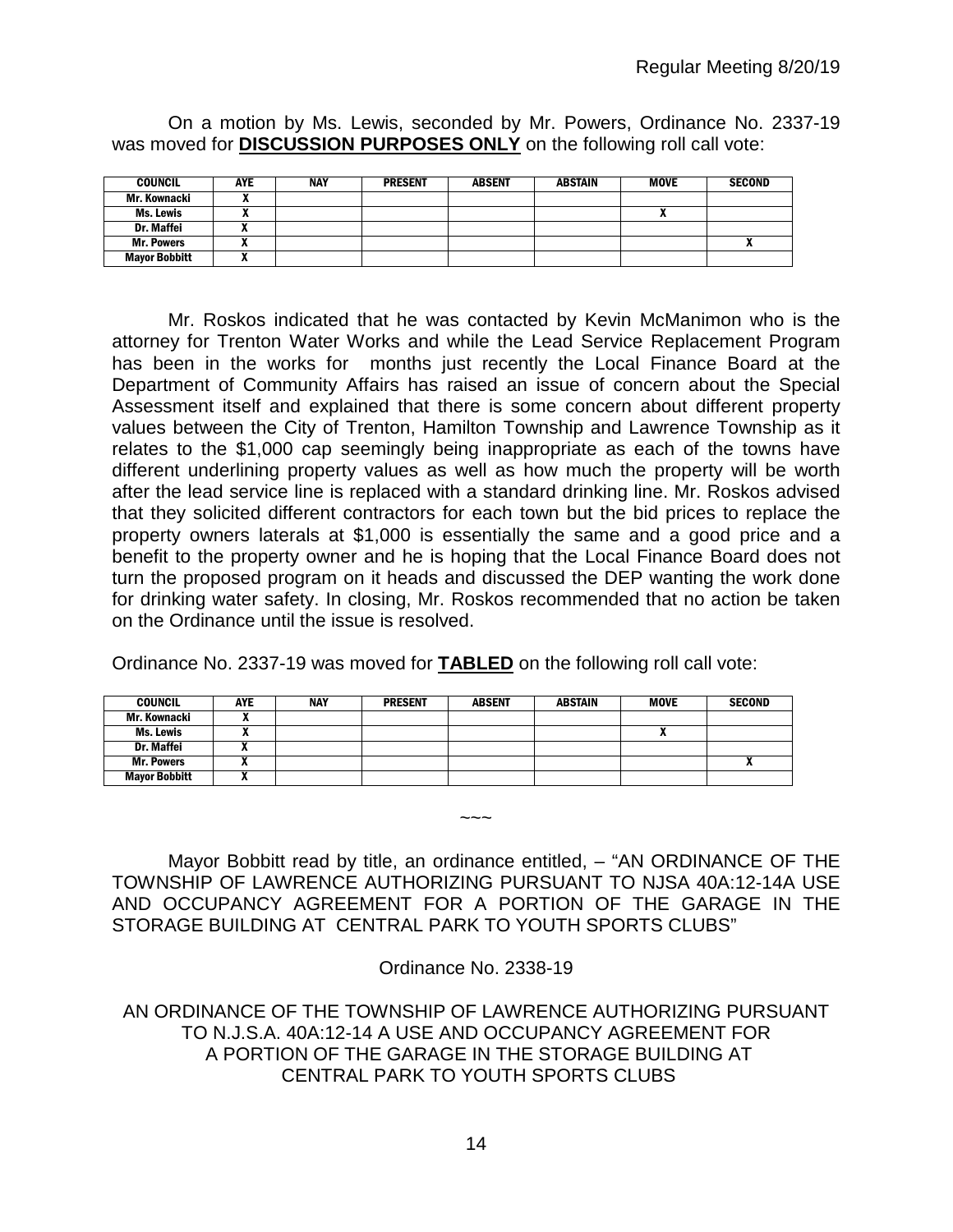WHEREAS, the Township of Lawrence owns, for recreation and conservation purposes, parkland known as Central Park identified as Block 2801, Lot 51 on the Lawrence Township Tax Maps, commonly known as 100 Pezzicola Way, Lawrence, NJ; and

WHEREAS, Central Park is comprised of parkland and a municipal building with a garage, which garage was previously used by the Township for the storage of maintenance equipment used in the care and upkeep of the park; and

WHEREAS, the garage is now vacant due to the relocation of such maintenance equipment by the Township; and

WHEREAS, the Lawrence Lacrosse Club, the Lawrence Township Junior Baseball Softball Association, the Lawrence Hamnett Soccer Association, and the Lawrence Junior Cardinals Football and Cheer Club are non-profit organizations having as their purposes the encouragement of youth recreation and athletics, and the furnishing of such other accommodations, refreshments, entertainment, and social diversion as may be required to facilitate the same; and

WHEREAS, the importance and desirability of providing a wide variety of programs, activities and opportunities for youth recreational athletics to Township residents and the public has long been recognized by Township officials and residents; and

WHEREAS, the Lawrence Lacrosse Club, the Lawrence Township Junior Baseball Softball Association, the Lawrence Hamnett Soccer Association, and the Lawrence Junior Cardinals Football and Cheer Club are locally-based, volunteer-run organizations that promote recreational opportunities for youth of varied ages and abilities, and enhance the quality of life in the Township and for the public; and

WHEREAS, the activities of these organizations will benefit a broad cross-section of Township residents and the public; and

WHEREAS, at least 300 persons presently benefit from the public purposes served by these organizations, and the number of persons served by these organizations is likely to increase as the programs offered by them continue to grow; and

WHEREAS, the activities of these organizations promote the health, safety, morals and general welfare of the community and the public; and

WHEREAS, the Lawrence Lacrosse Club, the Lawrence Township Junior Baseball Softball Association, the Lawrence Hamnett Soccer Association, and the Lawrence Junior Cardinals Football and Cheer Club regularly use Central Park for games and practices, and desire to lease a portion of the garage for the storage of their equipment, uniforms and supplies; and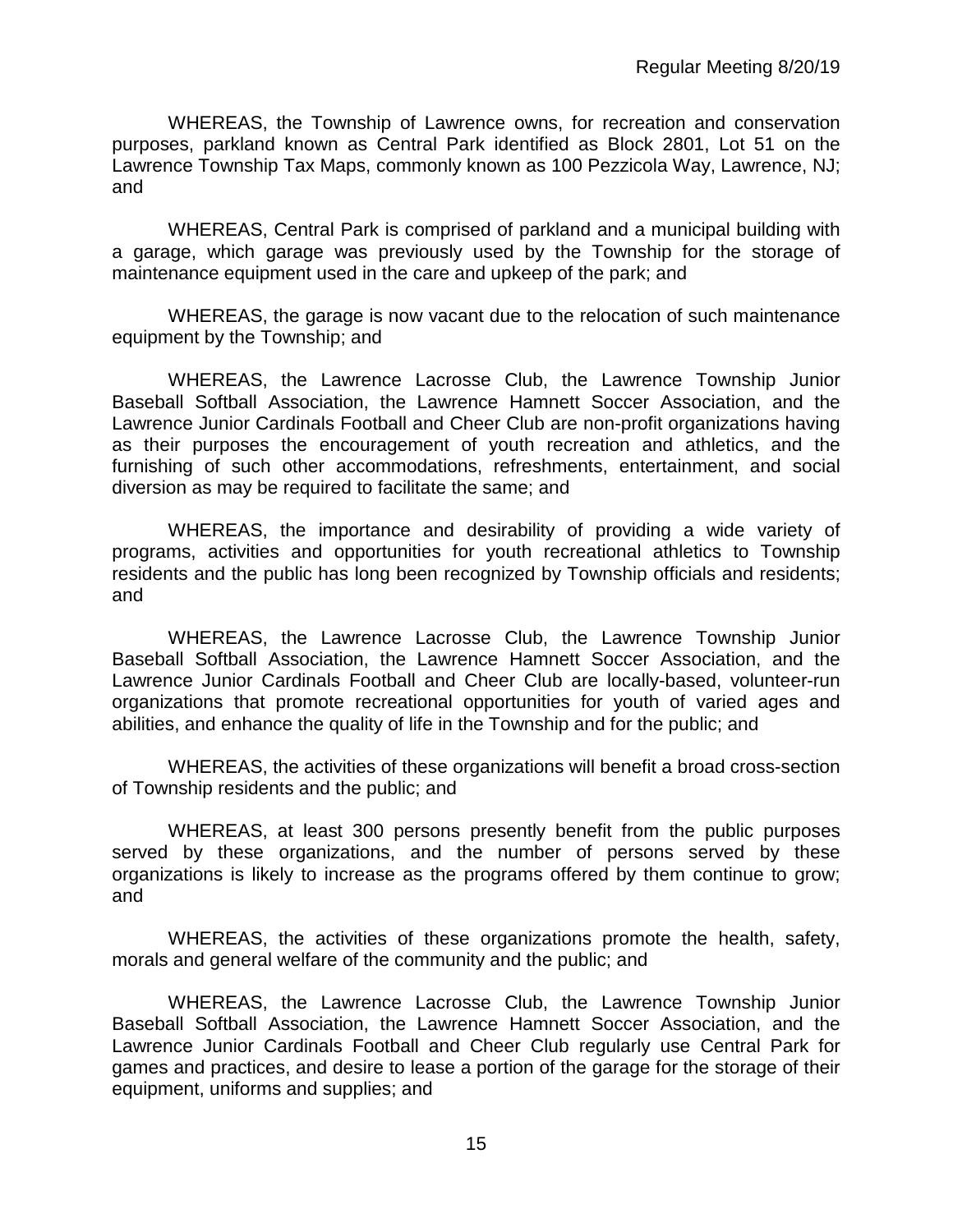WHEREAS, subject to approval by the New Jersey Department of Environmental Protection, Division of Green Acres, it is the intent of the Township Council to permit each organization to use and occupy a portion of the garage located at Central Park, in furtherance of the aforesaid public benefits provided by the Lawrence Lacrosse Club, the Lawrence Township Junior Baseball Softball Association, the Lawrence Hamnett Soccer Association, and the Lawrence Junior Cardinals Football and Cheer Club.

NOW, THEREFORE, BE IT ORDAINED, by the Township Council of the Township Lawrence in Mercer County, New Jersey as follows:

Section 1. Preamble**.** The preamble is incorporated as if fully set forth herein.

Section 2. Agreements Authorized. Pursuant to N.J.S.A. 40A:12-14, the Township Council hereby authorizes separate use and occupancy agreements with the Lawrence Lacrosse Club, the Lawrence Township Junior Baseball Softball Association, the Lawrence Hamnett Soccer Association, and the Lawrence Junior Cardinals Football and Cheer Club for a portion of the garage in the storage building located at Central Park for the purposes of supporting and enabling the recreational and athletics activities provided by these organizations. These use and occupancy agreements shall be subject to the following conditions:

- A. Term: The initial term shall be five (5) years, which may be renewed for one additional five (5) year term;
- B. Consideration: Consideration shall be five dollars (\$5.00) per term;
- C. Insurance: The organizations shall provide the Township Manager with a certificate of appropriate insurance; and
- D. Such other terms and conditions reasonably recommended by the Township Manager and approved by the Township Council.

Section 3. Enforcement**.** The Township Manager, or his/her designee, is hereby designated as the Township official responsible for enforcement of the lease.

Section 4. Annual Report. For each calendar year, or portion thereof, the lease herewith authorized is in effect, the Lawrence Lacrosse Club, the Lawrence Township Junior Baseball Softball Association, the Lawrence Hamnett Soccer Association, and the Lawrence Junior Cardinals Football and Cheer Club shall be required to submit to the Township Manager a report containing the following information:

- A. The activities to which the leasehold was put during that year;
- B. The activities undertaken by the organization in furtherance of the public purposes as identified above;
- C. The approximate value or cost, if any, of the activities undertaken by the organization in furtherance of such public purposes;
- D. An affirmation of the continued federal and tax exempt status of the organization.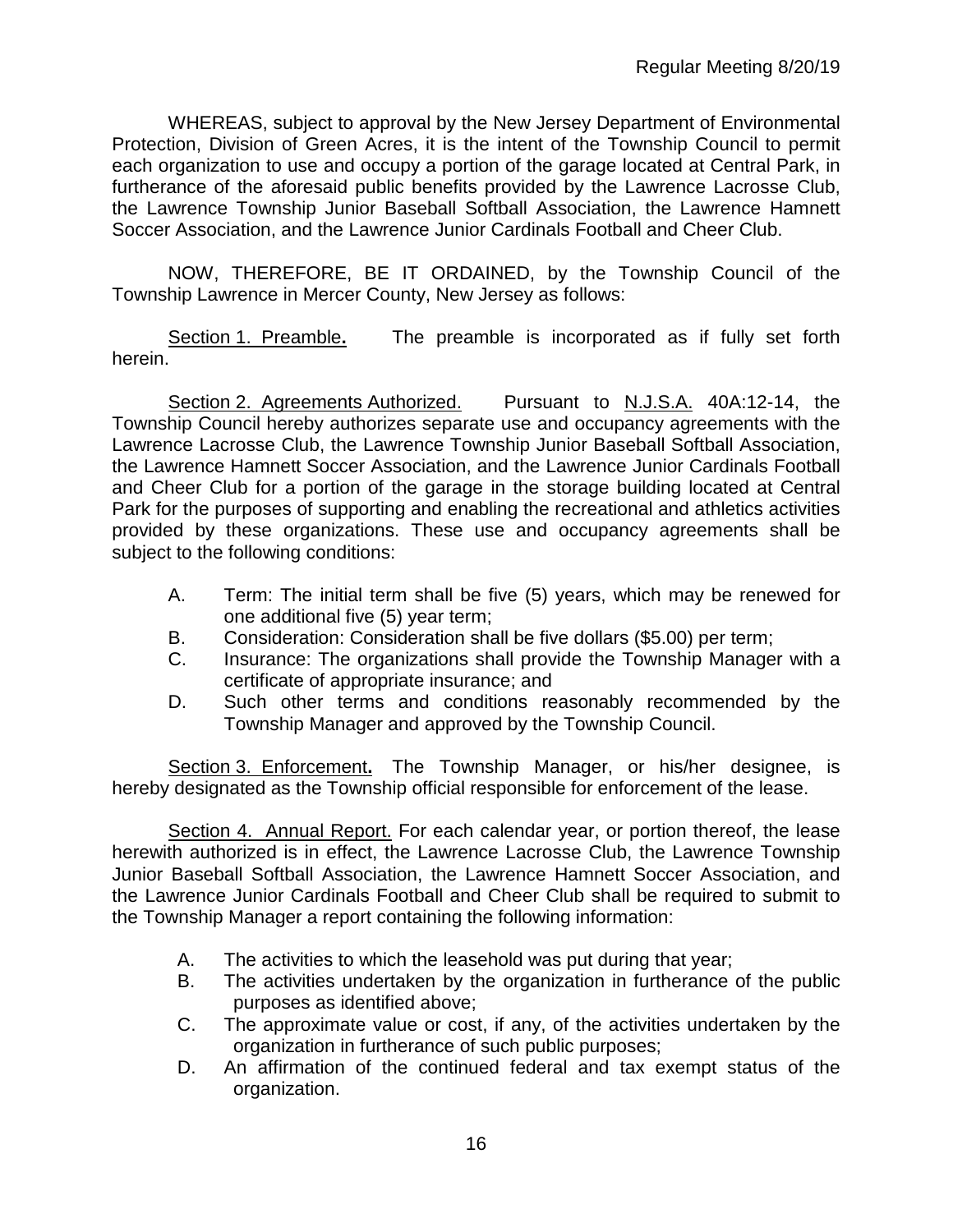Section 5. Use of Remaining Space**.** The remainder of the garage bay may be utilized by other persons and organizations permitted to use the park on a "first come, first serve basis," subject to the execution of a temporary use and occupancy agreement and compliance with all of the terms and conditions thereof.

Section 6. Severability. If any article, section or part of this ordinance shall be declared to be unconstitutional, invalid or inoperative, in whole or in part, by a court of competent jurisdiction, no such determination shall be deemed to invalidate the remaining articles, sections or part of this ordinance.

Section 7. Repealer**.** All ordinances and all provisions thereof inconsistent with this ordinance or any part hereof are hereby repealed. Nothing in this ordinance is intended to limit inspections provided for by applicable ordinances that may be in addition to the inspection provided for herein.

Section 8. Effect. This ordinance shall take effect twenty (20) days after adoption.

Ordinance No. 2338-19 was introduced and approved on the following roll call vote:

| <b>COUNCIL</b>       | <b>AYE</b> | NAY | <b>PRESENT</b> | <b>ABSENT</b> | <b>ABSTAIN</b> | MOVE | <b>SECOND</b> |
|----------------------|------------|-----|----------------|---------------|----------------|------|---------------|
| Mr. Kownacki         |            |     |                |               |                |      |               |
| Ms. Lewis            |            |     |                |               |                |      |               |
| Dr. Maffei           |            |     |                |               |                |      |               |
| <b>Mr. Powers</b>    |            |     |                |               |                |      |               |
| <b>Mayor Bobbitt</b> |            |     |                |               |                |      |               |

---

---

# **Manager's Report –**

Mr. Nerwinski stated he has nothing to report.

# **Attorney's Report –**

Mr. Roskos reported that K. Hovnanian Company issued and signed the Quit Claim Deed that he prepared for them on the property the town rezoned tonight and that there was no need for litigation or protracted negotiations and he would like to give credit to K. Hovnanian when he explained the error that had apparently taken place in 1989 with improper language being put in that Deed of Dedication. He then shared the Resolution that Jim Parvesse, Township Engineer, helped him find and it resolved itself in a matter of weeks. So, hats off to K. Hovnanian who delivered the Deed to the County Clerk's Office for recording so the Council should be able do whatever they decide to do with the property.

---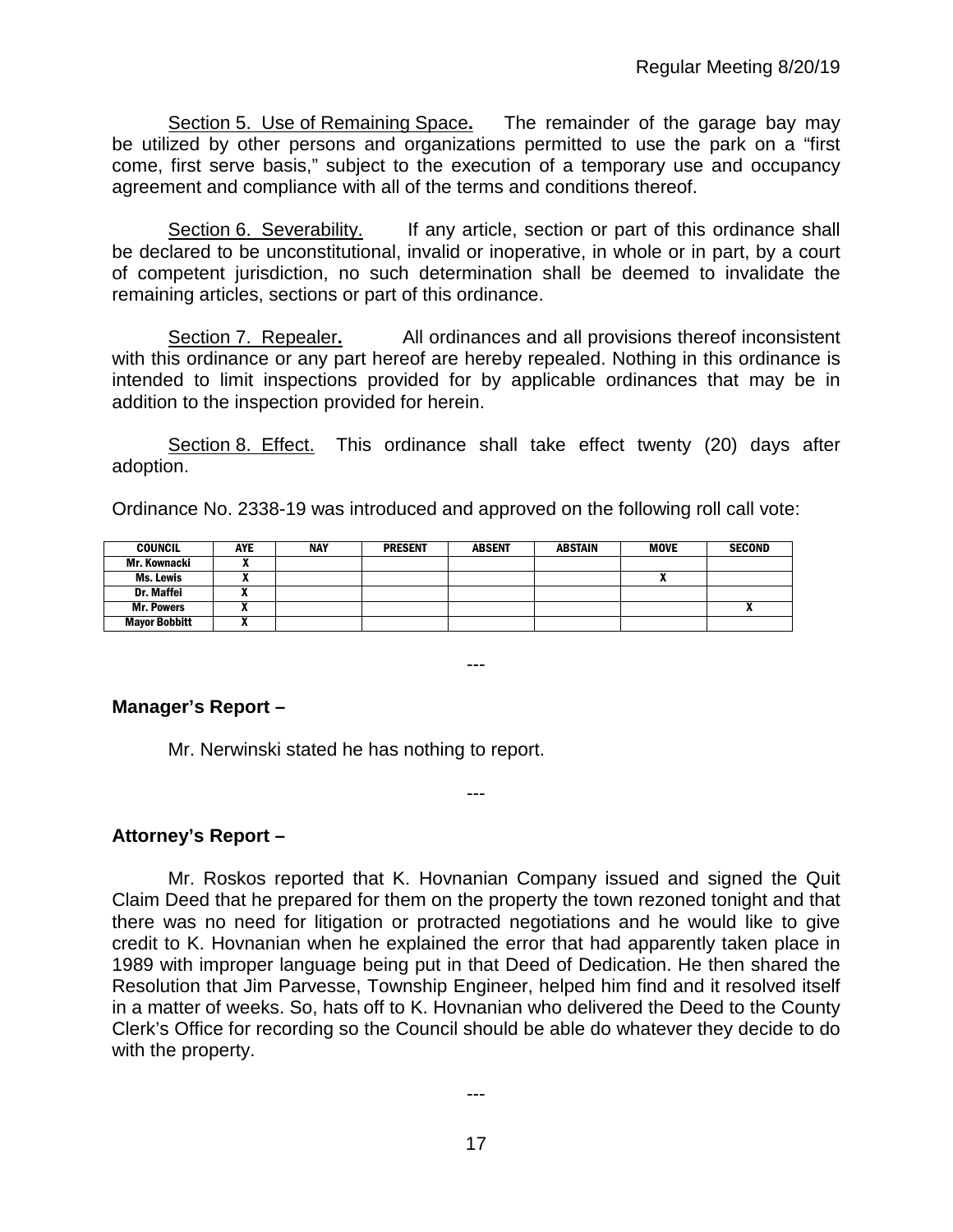# **Clerk's Report –**

There was no Clerk's report.

---

# **Unfinished Business –**

There was no unfinished business.

# **New Business –**

Ms. Lewis noted in the last couple of meetings they have had a lot of participants talking about the pedestrian and bike safety in a variety of ways and she thinks that is something that the Township should be looking at for the mobility of people moving forward. Mr. Nerwinski advised that the Planning Board just did a whole study on bike and pedestrian safety and he will make sure the Council gets a copy of that Plan.

---

Ms. Powers suggested the Township Council have a Sign-in Sheet during the public participation. Mayor Bobbitt agreed as it would help them keep track and not miss anyone when there is a multitude of participants wanting to speak.

---

# **Public Participation (3-minute limitation per speaker)** –

There was no public participation.

---

# Resolutions

Resolution Nos. 267-19 (18-A.1) through 286-19 (18-H.5) with the exception of Resolution Nos. 268-19 and 269-19 (18-G-1-a-b) were approved by the following roll call vote:

| <b>COUNCIL</b>       | AYE | NAY | <b>PRESENT</b> | <b>ABSENT</b> | <b>ABSTAIN</b> | <b>MOVE</b> | <b>SECOND</b> |
|----------------------|-----|-----|----------------|---------------|----------------|-------------|---------------|
| Mr. Kownacki         |     |     |                |               |                |             |               |
| <b>Ms. Lewis</b>     |     |     |                |               |                | "           |               |
| Dr. Maffei           |     |     |                |               |                |             |               |
| <b>Mr. Powers</b>    |     |     |                |               |                |             |               |
| <b>Mayor Bobbitt</b> | ~   |     |                |               |                |             |               |

Cited Resolutions are spread in their entirety in the Resolution Books of the Township of Lawrence.

 $\sim\sim\sim$